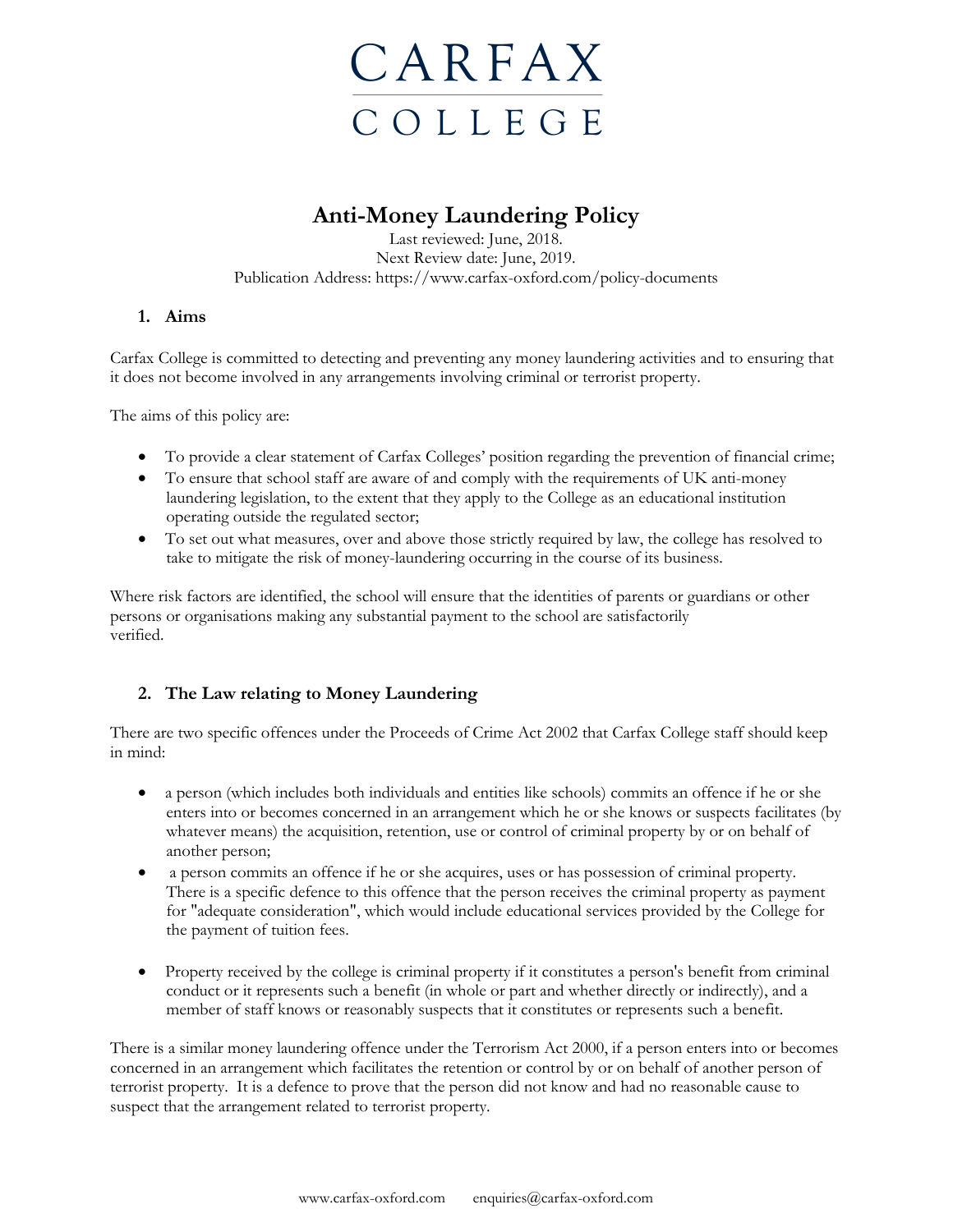## **3. Procedures**

This policy sets out the measures, over and above those strictly required by law, that the College has put in place to mitigate the risk of money-laundering occurring in the course of its business. The schools' procedures go beyond the strict statutory requirements applicable to unregulated organisations.

## **3.1 Assessing Risk**

The College takes a risk-based approach to preventing money laundering, and therefore starts from the premise that the people with whom it does business are not money launderers or terrorists.

However, the following procedures enable it to highlight any instances where there may be a higher risk of criminal activity and to apply appropriate control measures. These procedures have been designed as a proportionate and cost-effective response to the College's assessment of the actual risk. When assessing risk, the school will take a variety of factors into account. These may include the following:

#### *Jurisdiction*:

If a person is resident in a jurisdiction that is perceived to have a lower standard of anti-money laundering regulation or measures to prevent corruption. This can be checked by reference to various indices, including the Transparency International Corruption Perceptions Index.

#### *Politically exposed person (PEP):*

A politically exposed person (known in the anti-money laundering regulations as a PEP) may be more at risk of being involved in money laundering. A PEP is a person who has been entrusted with prominent public functions, or any immediate family member or close associate of such a person.

*Secrecy*:

If a person is unusually secretive, for example if he or she is reluctant to meet face to face in circumstances where that would be the norm.

#### *Sanctioned or proscribed organisations:*

Whether the person is subject to sanctions or designated as, or associated with, a proscribed organisation.

Where a higher than usual level of risk has been identified, the staff concerned must consider whether it is appropriate to look more closely at any transaction and / or to require a more rigorous checking of identity and of the source of funds.

#### **3.2 Ascertaining Identity for New Clients**

Before entering into any transaction with a person or organisation with whom the school has no previous transactions, the school needs to take reasonable steps to ascertain the identity of that person or organisation.

In the case of individuals, the key information is:

Full name Residential address Date of birth

Depending on whether particular risk factors are present, the school may seek independent verification of identity, for example by requiring originals or certified copies of official documents confirming identity.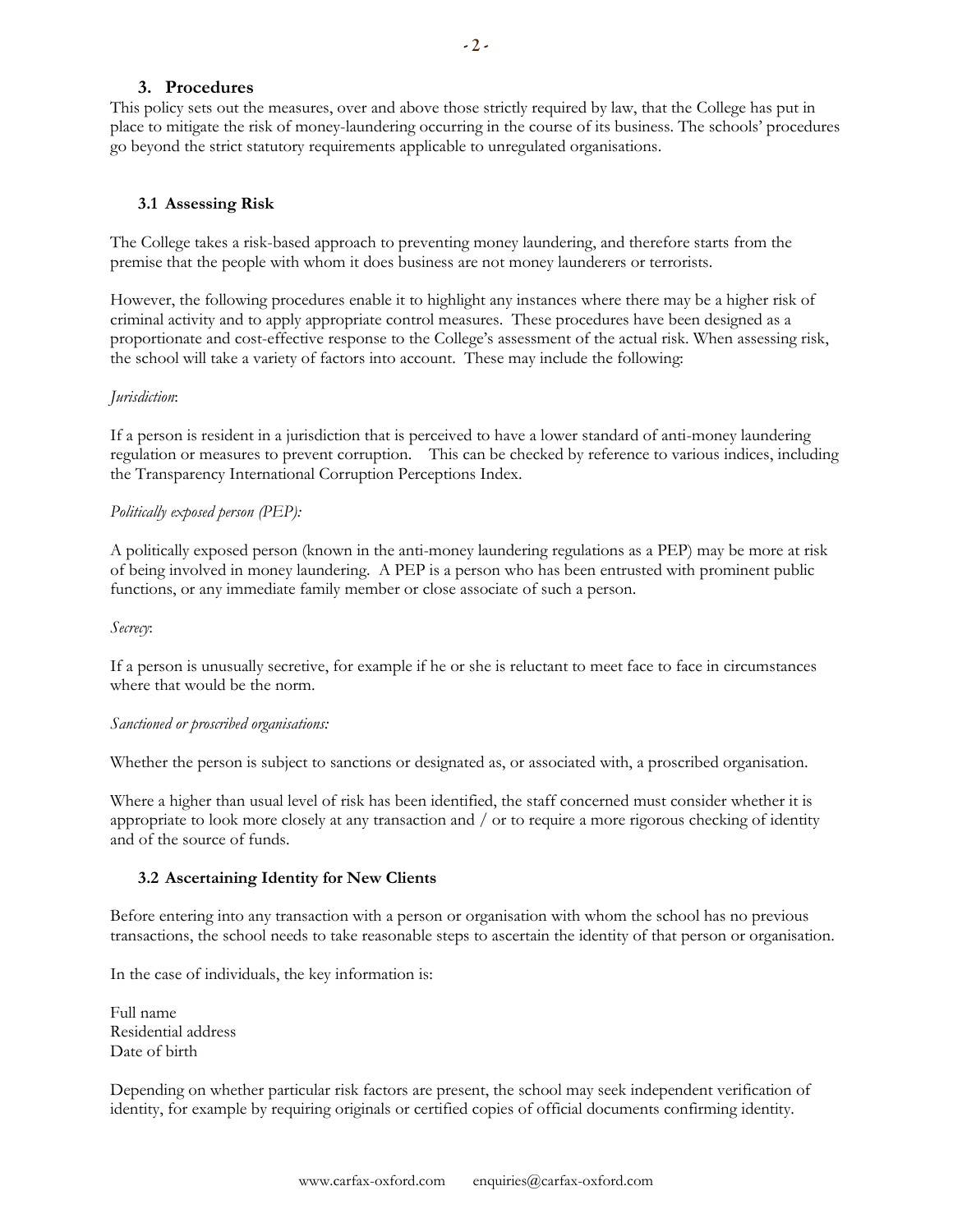Suitable documents might include passports or birth certificates. When checking such documents, staff must be alert to any signs that they might have been forged or stolen.

Copies of passports, or other comparable identity documents, will be taken for all pupils joining the school and both parents are required to provide their name and residential address and sign the registration form.

In relation to organisations that are not already known to the school, staff will check websites, perform a company search and where appropriate they will request credit checks and/or aim to contact key personnel in the organisation.

Staff should also check whether third parties are designated as, or associated with, proscribed organisations by checking the person's name against the UK government's current sanctions and proscribed organisations list, available on the gov.uk website.

## **3.3 Reporting suspicions**

Staff must make a report to the College Bursar (Alex Eastlake) where they have knowledge or suspicion, or where there are reasonable grounds for having knowledge or suspicion, that another person is engaged in money laundering, or that terrorist property exists. Any concerns or suspicions relating to the Bursar should be reported to the Principal (Victoria Jefferson).

Your report should include as much detail as possible including:

- o Full available details of the people, organisations involved including yourself and other members of staff if relevant.
- o Full details of transaction and nature of each person's involvement in the transaction.
- o Suspected type of money laundering activity or use of proceeds of crime with reasons for your suspicion.
- o The dates of any transactions, where they were undertaken, how they were undertaken and the likely amount of money or assets involved.
- o Information on any investigation undertaken to date, including whether the suspicions have been discussed with anyone and if so on what basis.
- o Whether any aspect of the transaction(s) is outstanding and requires content to progress.
- o Any other information that may help judge the case for knowledge or suspicion of money laundering and to facilitate any external report.

It is the schools' policy, not to do or say anything that might either prejudice an investigation or "tip off" another person that a disclosure has been made.

The Bursar must consider all internal reports and must make a report to Thames Valley Police as soon as is practicable if he considers that there is knowledge, suspicion or reasonable grounds for knowledge or suspicion, that another person is engaged in money laundering, or that terrorist property exists. This applies even if no transaction takes place.

# **3.4 Record Keeping**

The school will retain copies of the evidence they obtained of the identity of people and organisations with whom it has done business for at least five years after the end of the business relationship, together with details of all transactions.

All suspicions reported to the bursar must be kept on file electronically. The report should include full details of the person or organisation that is the subject of concern and as full a statement as possible of the